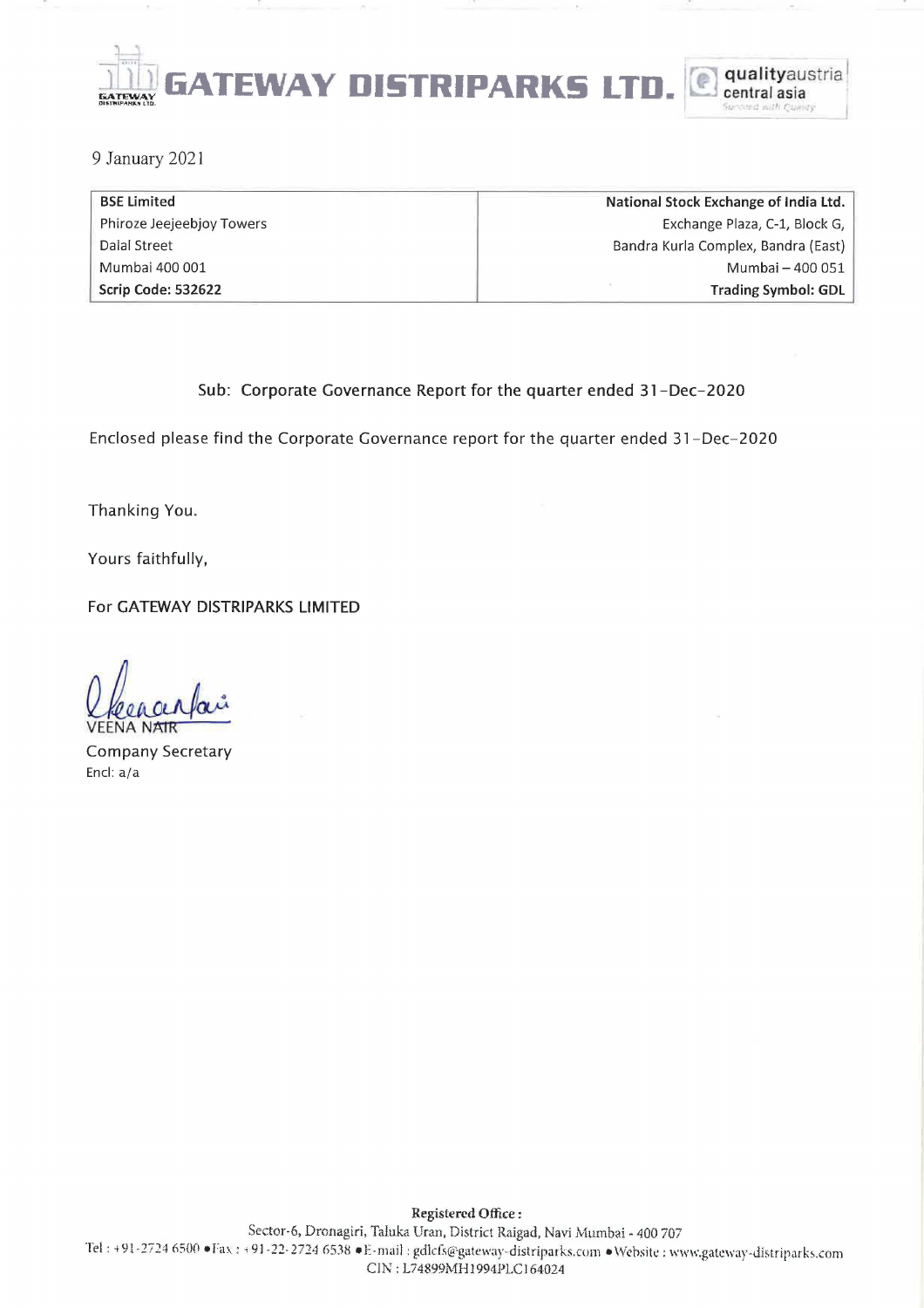| <b>General information about company</b>                       |                                    |  |  |  |  |  |  |
|----------------------------------------------------------------|------------------------------------|--|--|--|--|--|--|
| Scrip code                                                     | 532622                             |  |  |  |  |  |  |
| NSE Symbol                                                     | GDL.                               |  |  |  |  |  |  |
| <b>MSEI</b> Symbol                                             | <b>NOTLISTED</b>                   |  |  |  |  |  |  |
| <b>ISIN</b>                                                    | INE852F01015                       |  |  |  |  |  |  |
| Name of the entity                                             | <b>GATEWAY DISTRIPARKS LIMITED</b> |  |  |  |  |  |  |
| Date of start of financial year                                | 01-04-2020                         |  |  |  |  |  |  |
| Date of end of financial year                                  | 31-03-2021                         |  |  |  |  |  |  |
| Reporting Quarter                                              | Quarterly                          |  |  |  |  |  |  |
| Date of Report                                                 | 31-12-2020                         |  |  |  |  |  |  |
| Risk management committee                                      | Not Applicable                     |  |  |  |  |  |  |
| Market Capitalisation as per immediate previous Financial Year | Top 1000 listed entities           |  |  |  |  |  |  |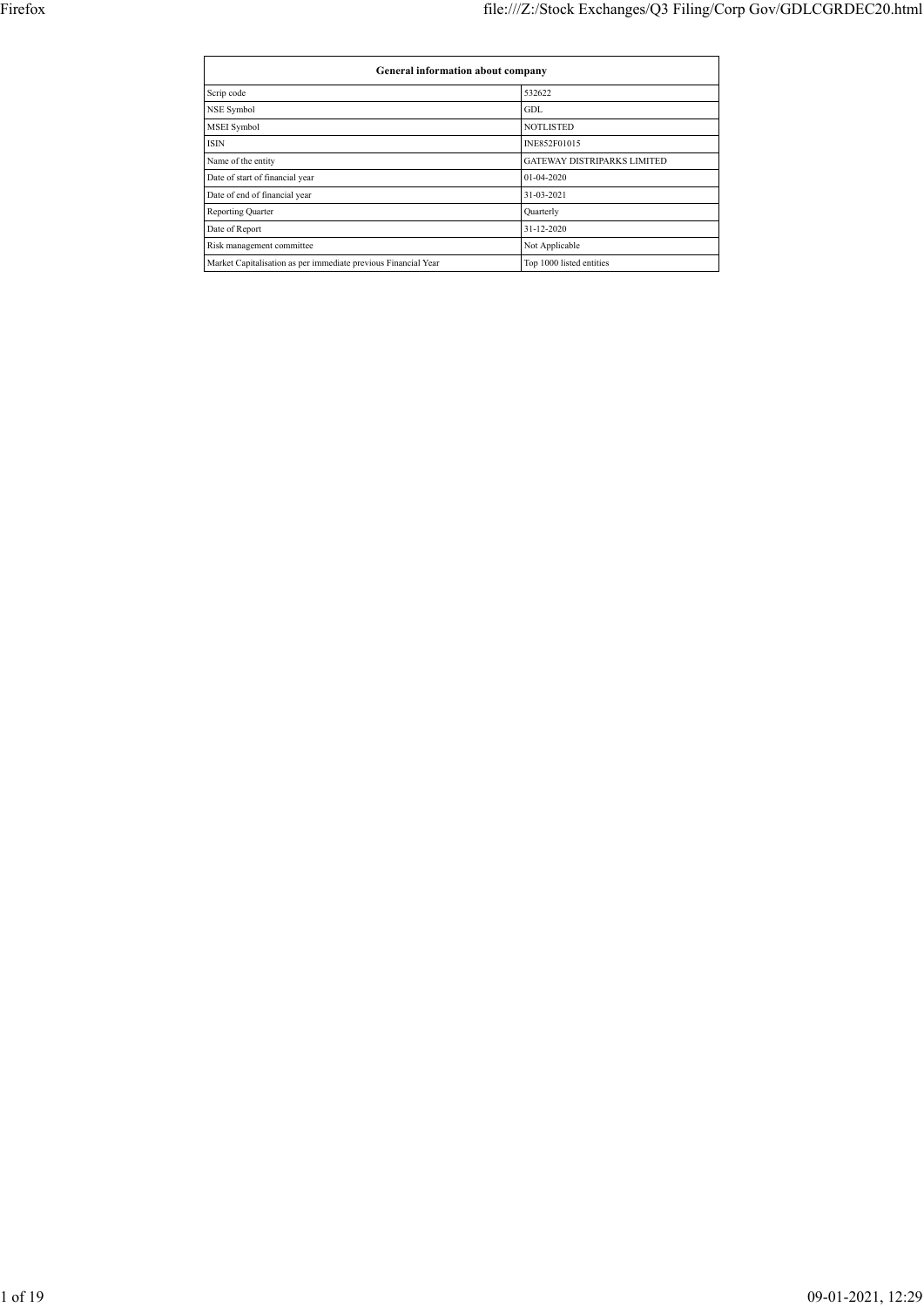|                                      |                     | <b>Annexure I</b>                                           |                     |            |                                                       |                                       |                                 |                  |                                                                                                      |                                             |                                                    |                            |                      |                                            |                                                                                                                                                |                                                                                                                                                                      |                                                                                                                                                                          |                                                                                                                                                                                                               |                                      |                                             |
|--------------------------------------|---------------------|-------------------------------------------------------------|---------------------|------------|-------------------------------------------------------|---------------------------------------|---------------------------------|------------------|------------------------------------------------------------------------------------------------------|---------------------------------------------|----------------------------------------------------|----------------------------|----------------------|--------------------------------------------|------------------------------------------------------------------------------------------------------------------------------------------------|----------------------------------------------------------------------------------------------------------------------------------------------------------------------|--------------------------------------------------------------------------------------------------------------------------------------------------------------------------|---------------------------------------------------------------------------------------------------------------------------------------------------------------------------------------------------------------|--------------------------------------|---------------------------------------------|
|                                      |                     |                                                             |                     |            |                                                       |                                       |                                 |                  | Annexure I to be submitted by listed entity on quarterly basis                                       |                                             |                                                    |                            |                      |                                            |                                                                                                                                                |                                                                                                                                                                      |                                                                                                                                                                          |                                                                                                                                                                                                               |                                      |                                             |
| I. Composition of Board of Directors |                     |                                                             |                     |            |                                                       |                                       |                                 |                  |                                                                                                      |                                             |                                                    |                            |                      |                                            |                                                                                                                                                |                                                                                                                                                                      |                                                                                                                                                                          |                                                                                                                                                                                                               |                                      |                                             |
|                                      |                     |                                                             |                     |            |                                                       |                                       |                                 |                  | Disclosure of notes on composition of board of directors explanatory                                 |                                             |                                                    |                            |                      |                                            |                                                                                                                                                |                                                                                                                                                                      |                                                                                                                                                                          |                                                                                                                                                                                                               |                                      |                                             |
|                                      |                     |                                                             |                     |            |                                                       |                                       |                                 |                  |                                                                                                      |                                             | Wether the listed entity has a Regular Chairperson |                            |                      | Yes                                        |                                                                                                                                                |                                                                                                                                                                      |                                                                                                                                                                          |                                                                                                                                                                                                               |                                      |                                             |
|                                      |                     |                                                             |                     |            |                                                       |                                       |                                 |                  |                                                                                                      |                                             | Whether Chairperson is related to MD or CEO        |                            |                      | Yes                                        |                                                                                                                                                |                                                                                                                                                                      |                                                                                                                                                                          |                                                                                                                                                                                                               |                                      |                                             |
| Sr                                   | Title<br>(Mr<br>Ms) | Name of<br>the<br>Director                                  | PAN                 | <b>DIN</b> | Category 1<br>of directors                            | Category 2<br>of directors            | Category<br>$3$ of<br>directors | Date of<br>Birth | Whether<br>special<br>resolution<br>passed?<br>[Refer Reg.<br>$17(1A)$ of<br>Listing<br>Regulations] | Date of<br>passing<br>special<br>resolution | <b>Initial Date</b><br>of<br>appointment           | Date of Re-<br>appointment | Date of<br>cessation | Tenure<br>of<br>director<br>(in<br>months) | No of<br>Directorship<br>in listed<br>entities<br>including<br>this listed<br>entity (Refer<br>Regulation<br>17A of<br>Listing<br>Regulations) | No of<br>Independent<br>Directorship<br>in listed<br>entities<br>including<br>this listed<br>entity<br>(Refer<br>Regulation<br>$17A(1)$ of<br>Listing<br>Regulations | Number of<br>memberships<br>in Audit/<br>Stakeholder<br>Committee(s)<br>including this<br>listed entity<br>(Refer<br>Regulation<br>$26(1)$ of<br>Listing<br>Regulations) | No of post<br>of<br>Chairperson<br>in Audit/<br>Stakeholder<br>Committee<br>held in<br>listed<br>entities<br>including<br>this listed<br>entity (Refer<br>Regulation<br>$26(1)$ of<br>Listing<br>Regulations) | Notes for<br>not<br>providing<br>PAN | Notes for<br>not<br>providing<br><b>DIN</b> |
| $\mathbf{1}$                         | Mr                  | <b>PREM</b><br><b>KISHAN</b><br><b>DASS</b><br><b>GUPTA</b> | AAKPG2127J          | 00011670   | Executive<br>Director                                 | Chairperson<br>related to<br>Promoter | MD                              | 22-02-1958 NA    |                                                                                                      |                                             | 15-03-1994                                         | 20-07-2017                 |                      |                                            | $\mathfrak{D}$                                                                                                                                 | $\theta$                                                                                                                                                             |                                                                                                                                                                          |                                                                                                                                                                                                               |                                      |                                             |
| $\overline{2}$                       | Mr                  | <b>ISHAAN</b><br><b>GUPTA</b>                               | APFPG1166F          | 05298583   | Executive<br>Director                                 | Not<br>Applicable                     | MD                              | 22-07-1988 NA    |                                                                                                      |                                             | 26-05-2012                                         | 08-02-2017                 |                      |                                            | $\overline{c}$                                                                                                                                 | $\bf{0}$                                                                                                                                                             | $\Omega$                                                                                                                                                                 | $\mathbf{0}$                                                                                                                                                                                                  |                                      |                                             |
| $\overline{\mathbf{3}}$              | Mrs                 | <b>MAMTA</b><br><b>GUPTA</b>                                | AAAPG3773E          | 00160916   | Non-<br>Executive -<br>Non<br>Independent<br>Director | Not<br>Applicable                     |                                 | 22-06-1967 NA    |                                                                                                      |                                             | 29-10-2015                                         |                            |                      |                                            | $\mathfrak{D}$                                                                                                                                 | $\theta$                                                                                                                                                             | $\Omega$                                                                                                                                                                 | $\Omega$                                                                                                                                                                                                      |                                      |                                             |
| $\overline{4}$                       | Mr                  | <b>SAMVID</b><br><b>GUPTA</b>                               | AXOPG2763K 05320765 |            | Non-<br>Executive -<br>Non<br>Independent<br>Director | Not<br>Applicable                     |                                 | 10-09-1992 NA    |                                                                                                      |                                             | 12-03-2020                                         |                            |                      |                                            | $\mathfrak{D}$                                                                                                                                 | $\Omega$                                                                                                                                                             |                                                                                                                                                                          | $\Omega$                                                                                                                                                                                                      |                                      |                                             |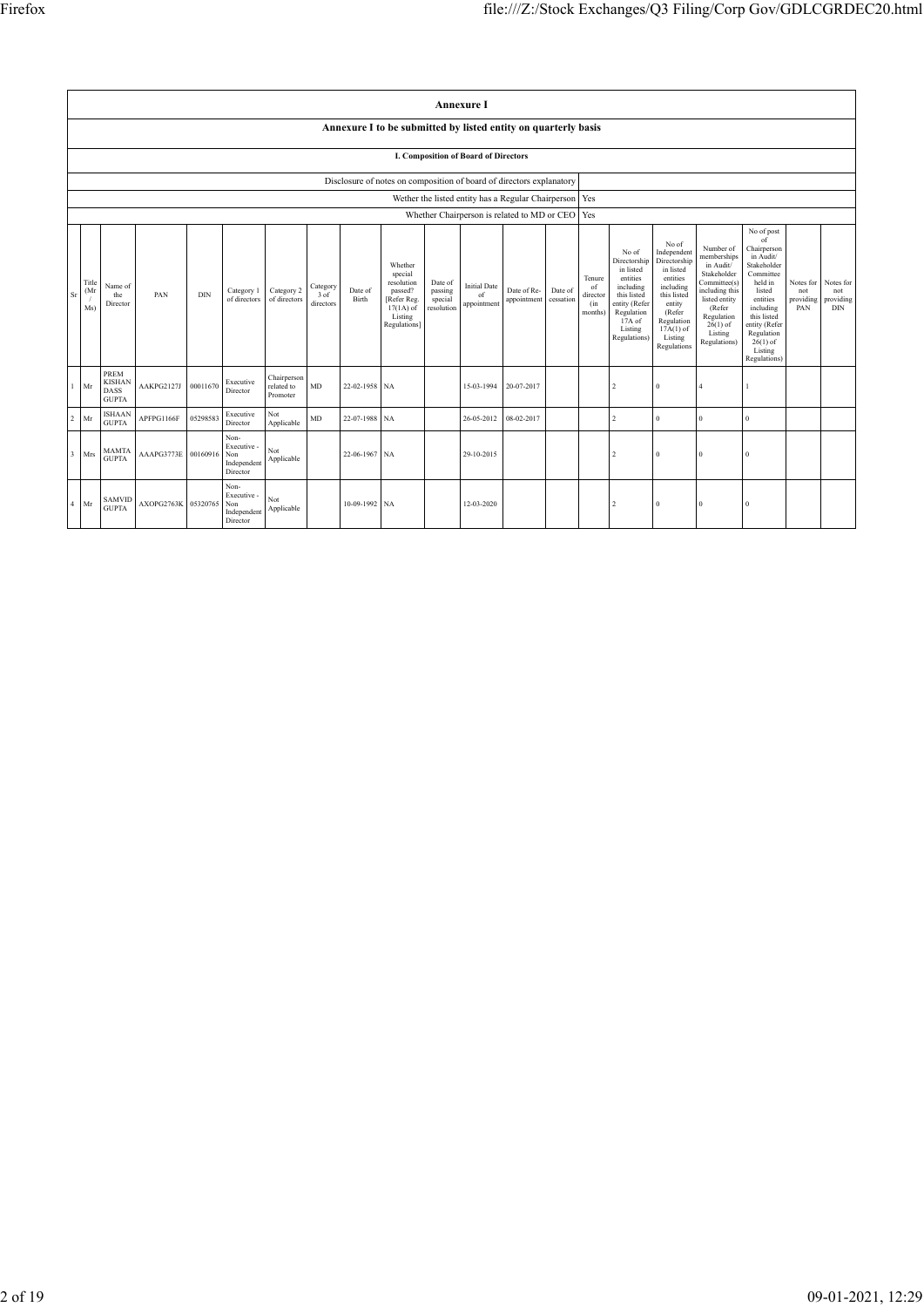|        |                                   |                                                    |            |            |                                                |                                 |                                 |                  | I. Composition of Board of Directors                                                                |                                             |                                          |                            |                      |                                            |                                                                                                                                                  |                                                                                                                                                                      |                                                                                                                                                                          |                                                                                                                                  |
|--------|-----------------------------------|----------------------------------------------------|------------|------------|------------------------------------------------|---------------------------------|---------------------------------|------------------|-----------------------------------------------------------------------------------------------------|---------------------------------------------|------------------------------------------|----------------------------|----------------------|--------------------------------------------|--------------------------------------------------------------------------------------------------------------------------------------------------|----------------------------------------------------------------------------------------------------------------------------------------------------------------------|--------------------------------------------------------------------------------------------------------------------------------------------------------------------------|----------------------------------------------------------------------------------------------------------------------------------|
|        |                                   |                                                    |            |            |                                                |                                 |                                 |                  | Disclosure of notes on composition of board of directors explanatory                                |                                             |                                          |                            |                      |                                            |                                                                                                                                                  |                                                                                                                                                                      |                                                                                                                                                                          |                                                                                                                                  |
|        |                                   | Wether the listed entity has a Regular Chairperson |            |            |                                                |                                 |                                 |                  |                                                                                                     |                                             |                                          |                            |                      |                                            |                                                                                                                                                  |                                                                                                                                                                      |                                                                                                                                                                          |                                                                                                                                  |
| Sr     | Title<br>(M <sub>i</sub> )<br>Ms) | Name of the<br>Director                            | PAN        | <b>DIN</b> | Category 1<br>of directors                     | Category<br>$2$ of<br>directors | Category<br>$3$ of<br>directors | Date of<br>Birth | Whether<br>special<br>resolution<br>passed?<br>Refer Reg.<br>$17(1A)$ of<br>Listing<br>Regulations] | Date of<br>passing<br>special<br>resolution | <b>Initial Date</b><br>of<br>appointment | Date of Re-<br>appointment | Date of<br>cessation | Tenure<br>of<br>director<br>(in<br>months) | No of<br>Directorship<br>in listed<br>entities<br>including<br>this listed<br>entity (Refer<br>Regulation<br>$17A$ of<br>Listing<br>Regulations) | No of<br>Independent<br>Directorship<br>in listed<br>entities<br>including<br>this listed<br>entity<br>(Refer<br>Regulation<br>$17A(1)$ of<br>Listing<br>Regulations | Number of<br>memberships<br>in Audit/<br>Stakeholder<br>Committee(s)<br>including this<br>listed entity<br>(Refer<br>Regulation<br>$26(1)$ of<br>Listing<br>Regulations) | No <sub>6</sub><br>Chair<br>in $\ell$<br>Stake<br>Com<br>he<br>li:<br>ent<br>incl<br>this<br>entity<br>Reg<br>26(<br>Lis<br>Regu |
| 5      | Mr                                | <b>ARUN</b><br><b>KUMAR</b><br><b>GUPTA</b>        | AAAPG4063H | 06571270   | Non-<br>Executive -<br>Independent<br>Director | Not<br>Applicable               |                                 | 24-03-1961 NA    |                                                                                                     |                                             | 27-04-2016                               | 27-04-2016                 |                      | 60                                         | $\overline{2}$                                                                                                                                   | $\overline{2}$                                                                                                                                                       | $\overline{4}$                                                                                                                                                           | $\Omega$                                                                                                                         |
| 6      | Mr                                | <b>SHABBIR</b><br><b>HASSANBHAI</b>                | AAAPH5019E | 00268133   | Non-<br>Executive -<br>Independent<br>Director | Not<br>Applicable               |                                 | 10-11-1946 NA    |                                                                                                     |                                             | 29-09-2014                               | 22-09-2016                 |                      | 60                                         | $\overline{2}$                                                                                                                                   | $\overline{c}$                                                                                                                                                       | $\overline{4}$                                                                                                                                                           | $\mathfrak{D}$                                                                                                                   |
| $\tau$ | Mr                                | <b>BHASKAR</b><br><b>AVULA</b><br><b>REDDY</b>     | AAMPR9542A | 06554896   | Non-<br>Executive -<br>Independent<br>Director | Not<br>Applicable               |                                 | 12-02-1953 NA    |                                                                                                     |                                             | 01-05-2014                               | 01-05-2016                 |                      | 60                                         | $\overline{2}$                                                                                                                                   | $\overline{2}$                                                                                                                                                       | $\Delta$                                                                                                                                                                 |                                                                                                                                  |
| 8      | Mrs                               | <b>SHUKLA</b><br>WASSAN                            | AAHPW8633J | 02770898   | Non-<br>Executive -<br>Independent<br>Director | Not<br>Applicable               |                                 | 18-12-1959 NA    |                                                                                                     |                                             | 12-03-2020                               | 12-03-2020                 |                      | 24                                         | $\overline{\mathbf{3}}$                                                                                                                          | $\ddot{\mathbf{3}}$                                                                                                                                                  | $\Omega$                                                                                                                                                                 | 0                                                                                                                                |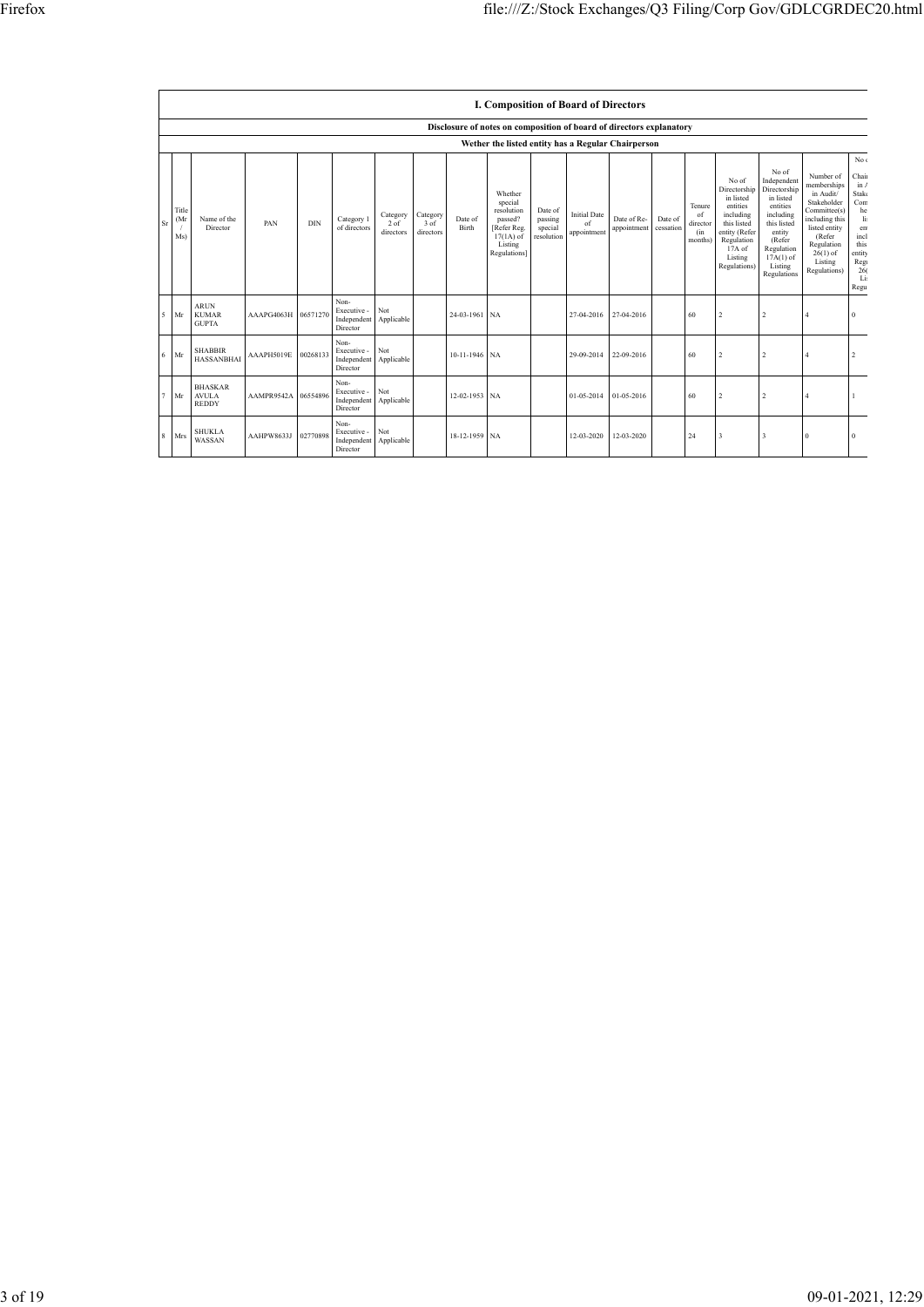|                | <b>Audit Committee Details</b>                               |                                      |                                                |                            |                        |                      |         |  |  |  |  |
|----------------|--------------------------------------------------------------|--------------------------------------|------------------------------------------------|----------------------------|------------------------|----------------------|---------|--|--|--|--|
|                | Whether the Audit Committee has a Regular Chairperson<br>Yes |                                      |                                                |                            |                        |                      |         |  |  |  |  |
| Sr             | <b>DIN</b><br>Number                                         | Name of Committee<br>members         | Category 1 of directors                        | Category 2 of<br>directors | Date of<br>Appointment | Date of<br>Cessation | Remarks |  |  |  |  |
|                | 00268133                                                     | <b>SHABBIR</b><br><b>HASSANBHAI</b>  | Non-Executive -<br><b>Independent Director</b> | Chairperson                | 10-11-2016             |                      |         |  |  |  |  |
| $\overline{c}$ | 00011670                                                     | PREM KISHAN DASS<br><b>GUPTA</b>     | <b>Executive Director</b>                      | Member                     | $10 - 11 - 2016$       |                      |         |  |  |  |  |
| 3              | 06554896                                                     | <b>BHASKAR AVULA</b><br><b>REDDY</b> | Non-Executive -<br><b>Independent Director</b> | Member                     | $10-11-2016$           |                      |         |  |  |  |  |
| 4              | 06571270                                                     | ARUN KUMAR GUPTA                     | Non-Executive -<br><b>Independent Director</b> | Member                     | $10-11-2016$           |                      |         |  |  |  |  |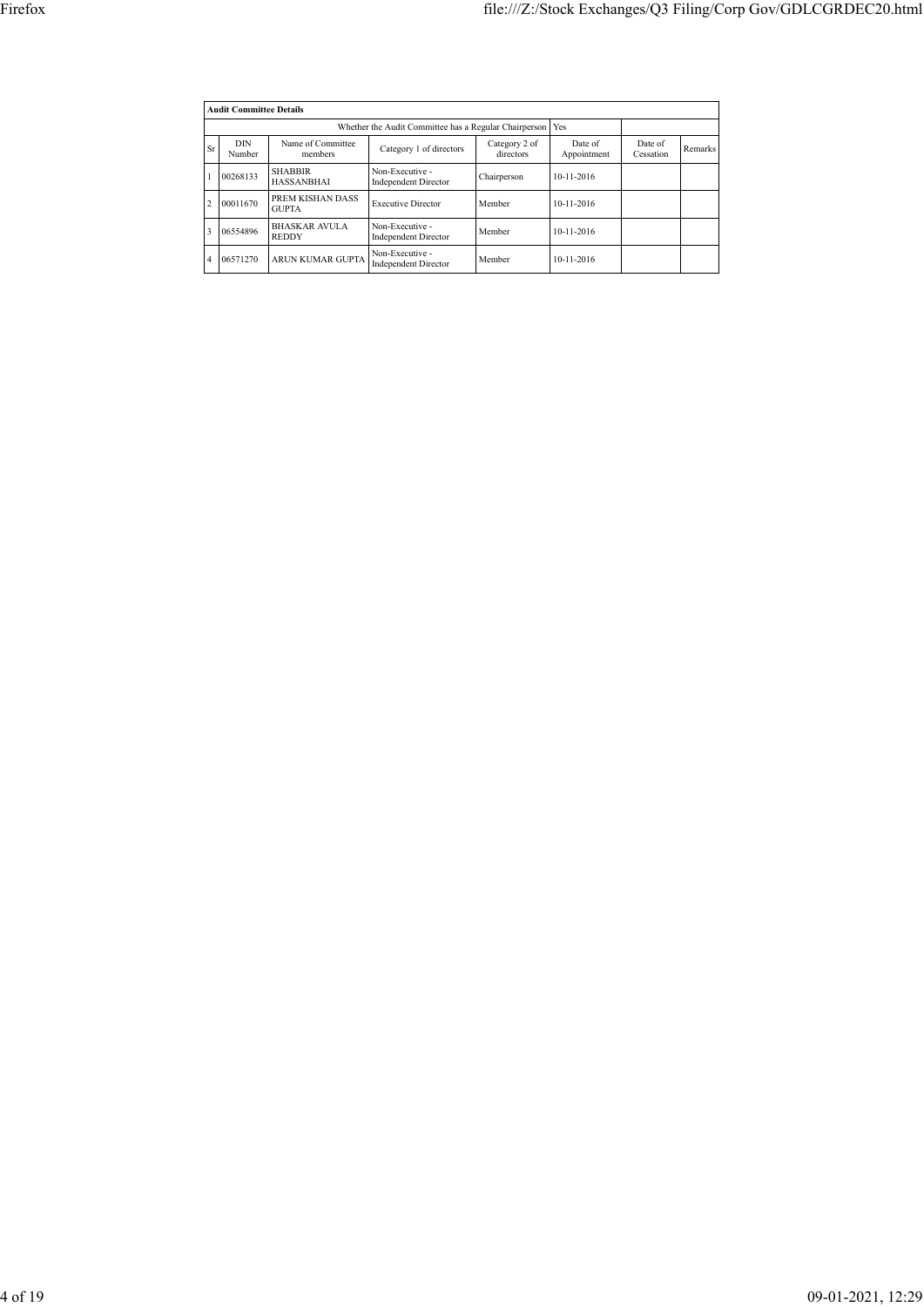|    |                                                                             | Nomination and remuneration committee |                                                |                            |                        |                      |         |
|----|-----------------------------------------------------------------------------|---------------------------------------|------------------------------------------------|----------------------------|------------------------|----------------------|---------|
|    | Whether the Nomination and remuneration committee has a Regular Chairperson |                                       |                                                |                            |                        |                      |         |
| Sr | <b>DIN</b><br>Number                                                        | Name of Committee<br>members          | Category 1 of directors                        | Category 2 of<br>directors | Date of<br>Appointment | Date of<br>Cessation | Remarks |
|    | 06554896                                                                    | <b>BHASKAR AVULA</b><br><b>REDDY</b>  | Non-Executive -<br><b>Independent Director</b> | Chairperson                | $10 - 11 - 2016$       |                      |         |
|    | 00011670                                                                    | PREM KISHAN DASS<br><b>GUPTA</b>      | <b>Executive Director</b>                      | Member                     | 10-11-2016             |                      |         |
| 3  | 00268133                                                                    | <b>SHABBIR</b><br><b>HASSANBHAI</b>   | Non-Executive -<br><b>Independent Director</b> | Member                     | 10-11-2016             |                      |         |
|    | 06571270                                                                    | ARUN KUMAR GUPTA                      | Non-Executive -<br><b>Independent Director</b> | Member                     | 10-11-2016             |                      |         |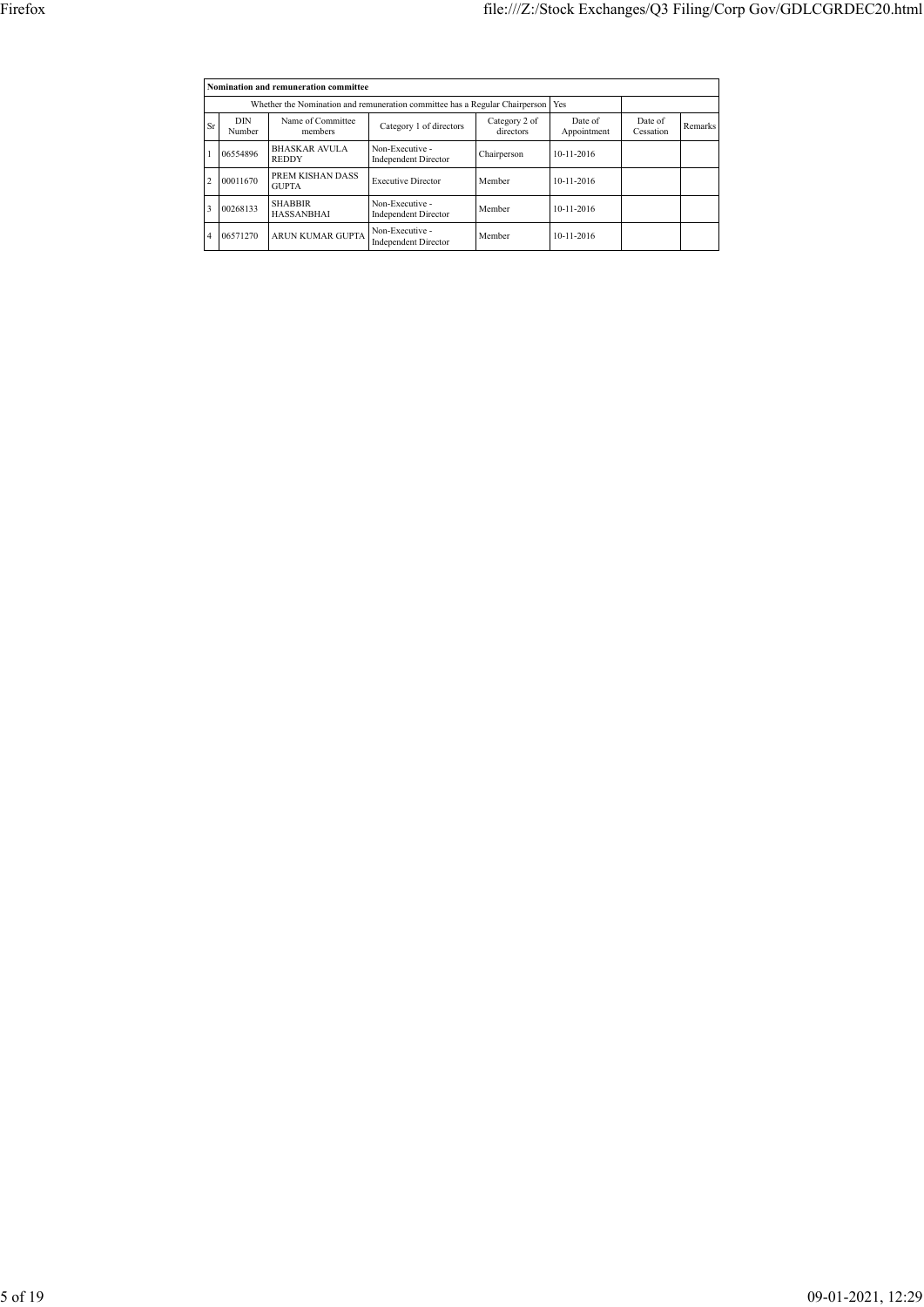|                | <b>Stakeholders Relationship Committee</b>                                      |                                      |                                                |                            |                        |                      |         |  |  |  |  |  |
|----------------|---------------------------------------------------------------------------------|--------------------------------------|------------------------------------------------|----------------------------|------------------------|----------------------|---------|--|--|--|--|--|
|                | Whether the Stakeholders Relationship Committee has a Regular Chairperson   Yes |                                      |                                                |                            |                        |                      |         |  |  |  |  |  |
| Sr             | <b>DIN</b><br>Number                                                            | Name of Committee<br>members         | Category 1 of directors                        | Category 2 of<br>directors | Date of<br>Appointment | Date of<br>Cessation | Remarks |  |  |  |  |  |
|                | 06554896                                                                        | <b>BHASKAR AVULA</b><br><b>REDDY</b> | Non-Executive -<br><b>Independent Director</b> | Chairperson                | $10 - 11 - 2016$       |                      |         |  |  |  |  |  |
| $\overline{c}$ | 00011670                                                                        | PREM KISHAN DASS<br><b>GUPTA</b>     | <b>Executive Director</b>                      | Member                     | 10-11-2016             |                      |         |  |  |  |  |  |
| 3              | 00268133                                                                        | <b>SHABBIR</b><br><b>HASSANBHAI</b>  | Non-Executive -<br><b>Independent Director</b> | Member                     | 10-11-2016             |                      |         |  |  |  |  |  |
| 4              | 06571270                                                                        | ARUN KUMAR GUPTA                     | Non-Executive -<br><b>Independent Director</b> | Member                     | $10 - 11 - 2016$       |                      |         |  |  |  |  |  |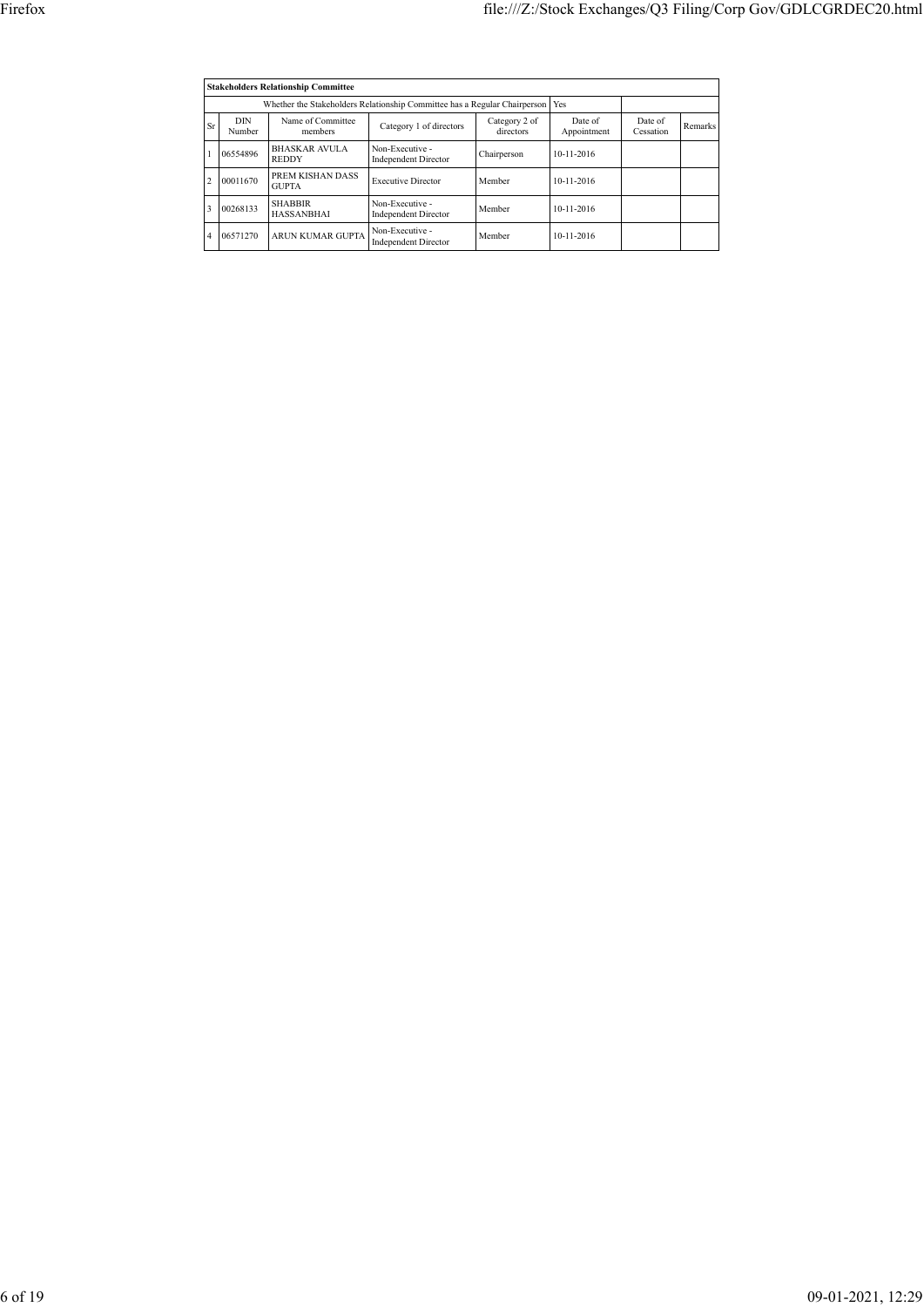|    | <b>Risk Management Committee</b> |                                                                 |                            |                            |                        |                      |         |  |  |  |  |
|----|----------------------------------|-----------------------------------------------------------------|----------------------------|----------------------------|------------------------|----------------------|---------|--|--|--|--|
|    |                                  | Whether the Risk Management Committee has a Regular Chairperson |                            |                            |                        |                      |         |  |  |  |  |
| Sr | DIN<br>Number                    | Name of Committee<br>members                                    | Category 1 of<br>directors | Category 2 of<br>directors | Date of<br>Appointment | Date of<br>Cessation | Remarks |  |  |  |  |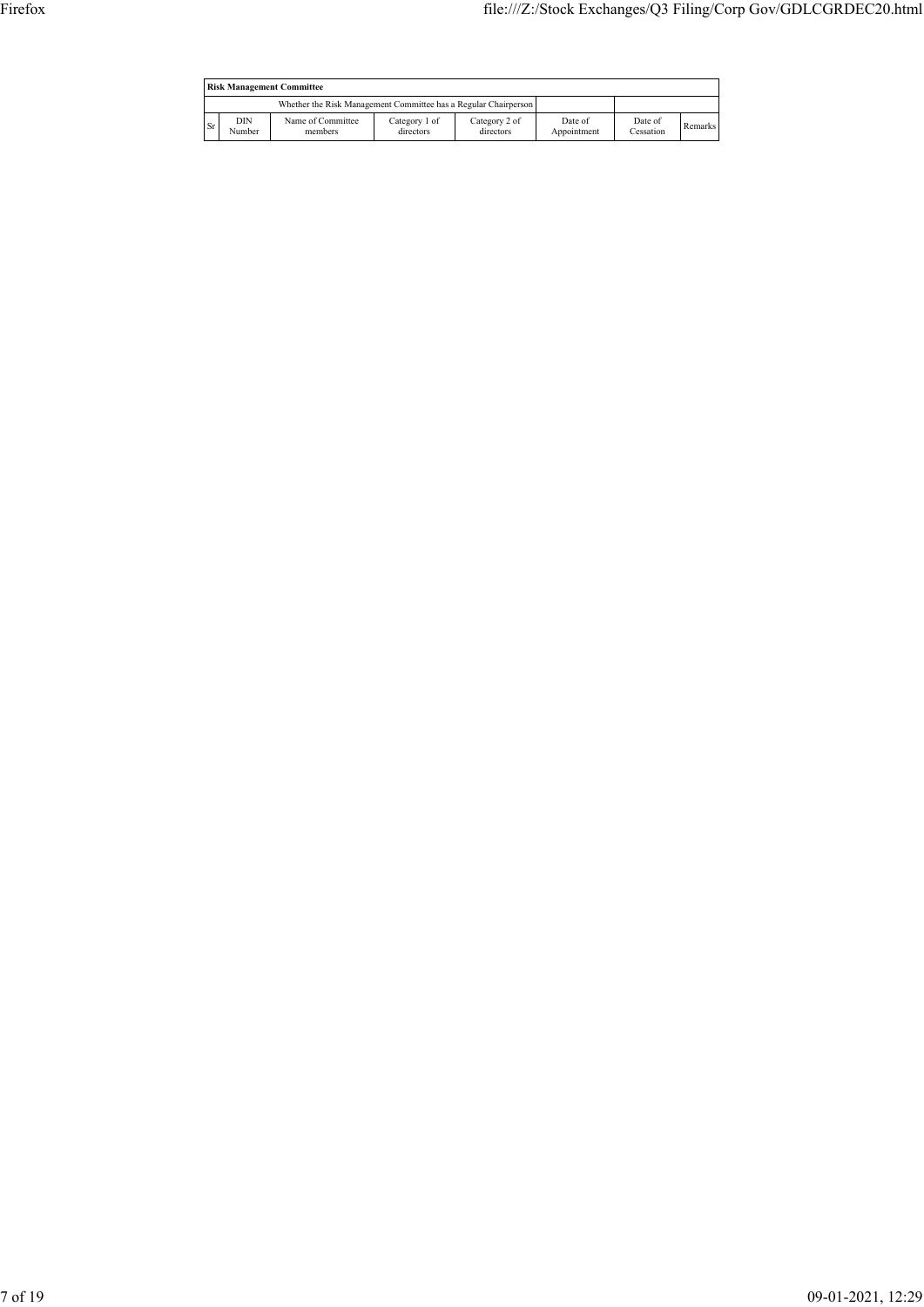|                |                                                                                               | <b>Corporate Social Responsibility Committee</b> |                                                    |                            |                        |                      |         |  |  |  |  |
|----------------|-----------------------------------------------------------------------------------------------|--------------------------------------------------|----------------------------------------------------|----------------------------|------------------------|----------------------|---------|--|--|--|--|
|                | Whether the Corporate Social Responsibility Committee has a Regular Chairperson<br><b>Yes</b> |                                                  |                                                    |                            |                        |                      |         |  |  |  |  |
| Sr             | <b>DIN</b><br>Number                                                                          | Name of Committee<br>members                     | Category 1 of directors                            | Category 2 of<br>directors | Date of<br>Appointment | Date of<br>Cessation | Remarks |  |  |  |  |
|                | 00160916                                                                                      | <b>MAMTA GUPTA</b>                               | Non-Executive - Non<br><b>Independent Director</b> | Chairperson                | $10 - 11 - 2016$       |                      |         |  |  |  |  |
| $\overline{c}$ | 00011670                                                                                      | PREM KISHAN<br><b>DASS GUPTA</b>                 | <b>Executive Director</b>                          | Member                     | 10-11-2016             |                      |         |  |  |  |  |
| 3              | 06554896                                                                                      | <b>BHASKAR AVULA</b><br><b>REDDY</b>             | Non-Executive - Independent<br>Director            | Member                     | 10-11-2016             |                      |         |  |  |  |  |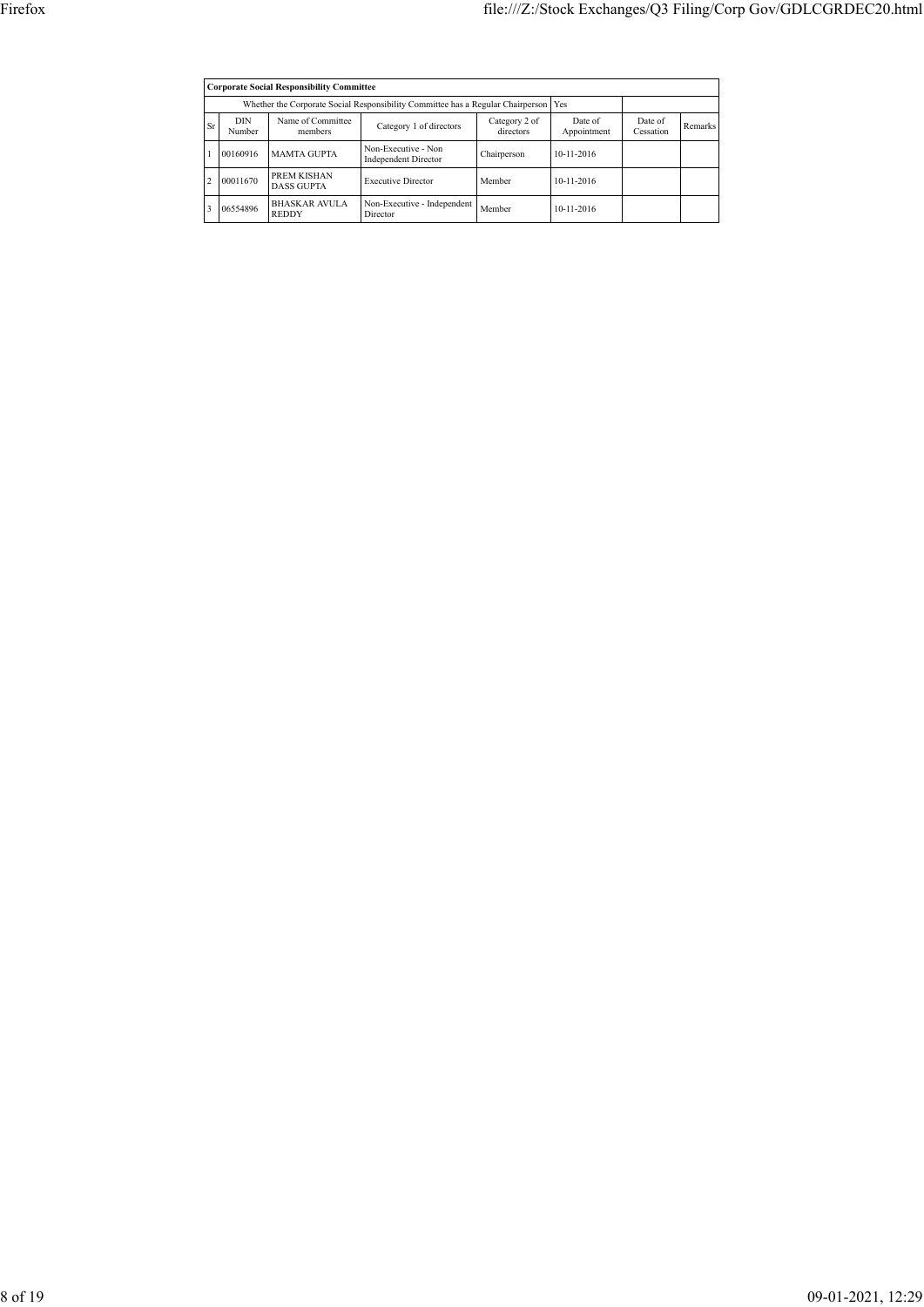**Other Committee** Sr DIN Number Name of Committee members Name of other committee Category 1 of directors Category 2 of directors Remarks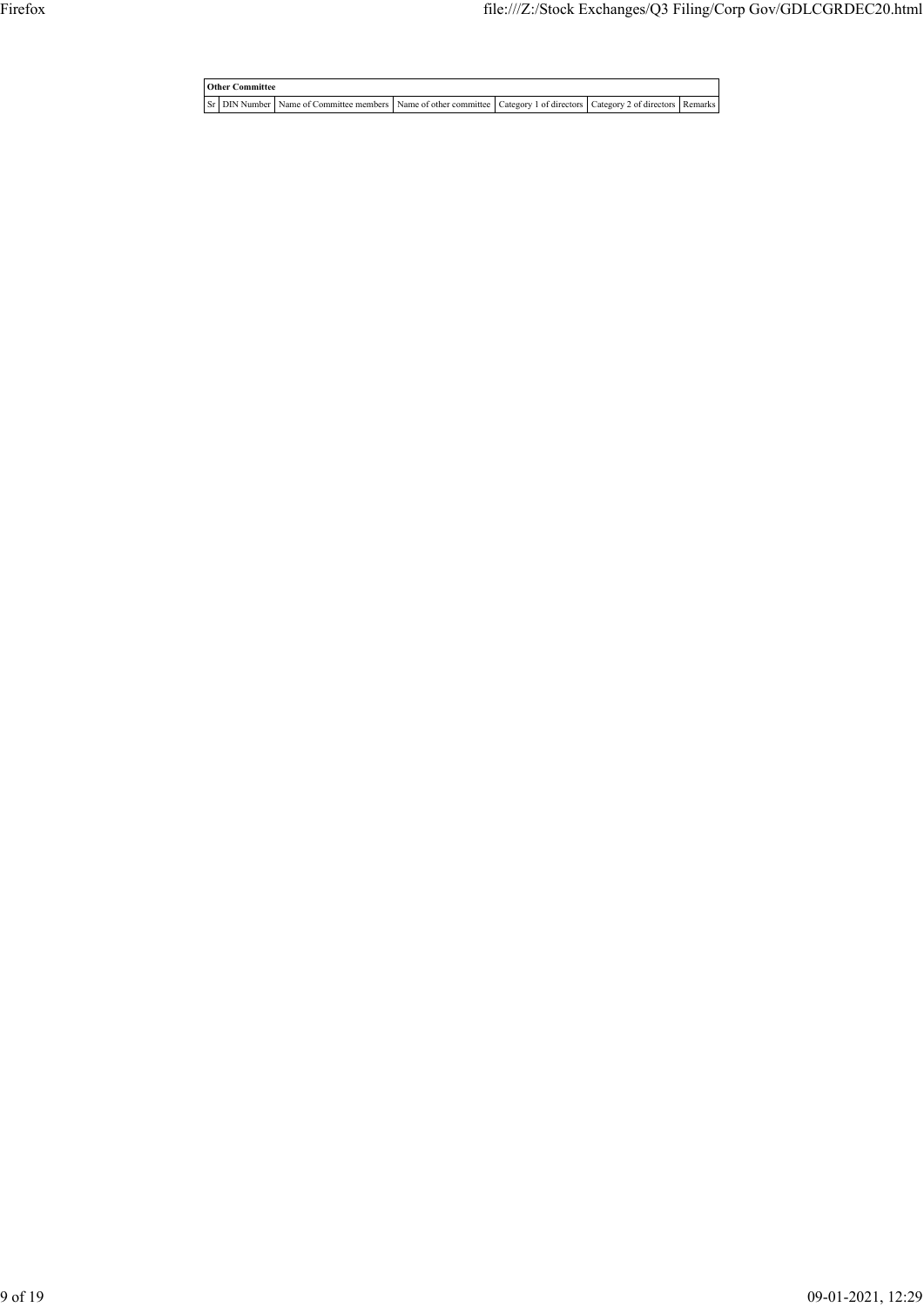|                | <b>Annexure 1</b>                                           |                                                            |                                                                      |                                    |                                                     |                                           |                                                           |  |  |  |  |  |
|----------------|-------------------------------------------------------------|------------------------------------------------------------|----------------------------------------------------------------------|------------------------------------|-----------------------------------------------------|-------------------------------------------|-----------------------------------------------------------|--|--|--|--|--|
|                | <b>Annexure 1</b>                                           |                                                            |                                                                      |                                    |                                                     |                                           |                                                           |  |  |  |  |  |
|                | <b>III. Meeting of Board of Directors</b>                   |                                                            |                                                                      |                                    |                                                     |                                           |                                                           |  |  |  |  |  |
|                | Disclosure of notes on meeting of board of                  | directors explanatory                                      |                                                                      |                                    |                                                     |                                           |                                                           |  |  |  |  |  |
| Sr             | $Date(s)$ of meeting<br>(if any) in the<br>previous quarter | $Date(s)$ of<br>meeting (if any) in<br>the current quarter | Maximum gap<br>between any two<br>consecutive (in<br>number of days) | Notes for not<br>providing<br>Date | Whether<br>requirement of<br>Quorum met<br>(Yes/No) | Number of<br><b>Directors</b><br>present* | No. of Independent<br>Directors attending<br>the meeting* |  |  |  |  |  |
| $\mathbf{1}$   | 20-07-2020                                                  |                                                            |                                                                      |                                    | Yes                                                 | 8                                         | $\overline{4}$                                            |  |  |  |  |  |
| 2              | 30-07-2020                                                  |                                                            | 9                                                                    |                                    | Yes                                                 | 8                                         | $\overline{4}$                                            |  |  |  |  |  |
| 3              | 03-09-2020                                                  |                                                            | 34                                                                   |                                    | Yes                                                 | 8                                         | $\overline{4}$                                            |  |  |  |  |  |
| $\overline{4}$ | 08-09-2020                                                  |                                                            | 4                                                                    |                                    | Yes                                                 | 8                                         | $\overline{4}$                                            |  |  |  |  |  |
| 5              | 28-09-2020                                                  |                                                            | 19                                                                   |                                    | Yes                                                 | 8                                         | 4                                                         |  |  |  |  |  |
| 6              |                                                             | 29-10-2020                                                 | 30                                                                   |                                    | Yes                                                 | 8                                         | $\overline{4}$                                            |  |  |  |  |  |
| $\overline{7}$ |                                                             | 29-12-2020                                                 | 60                                                                   |                                    | Yes                                                 | 8                                         | 4                                                         |  |  |  |  |  |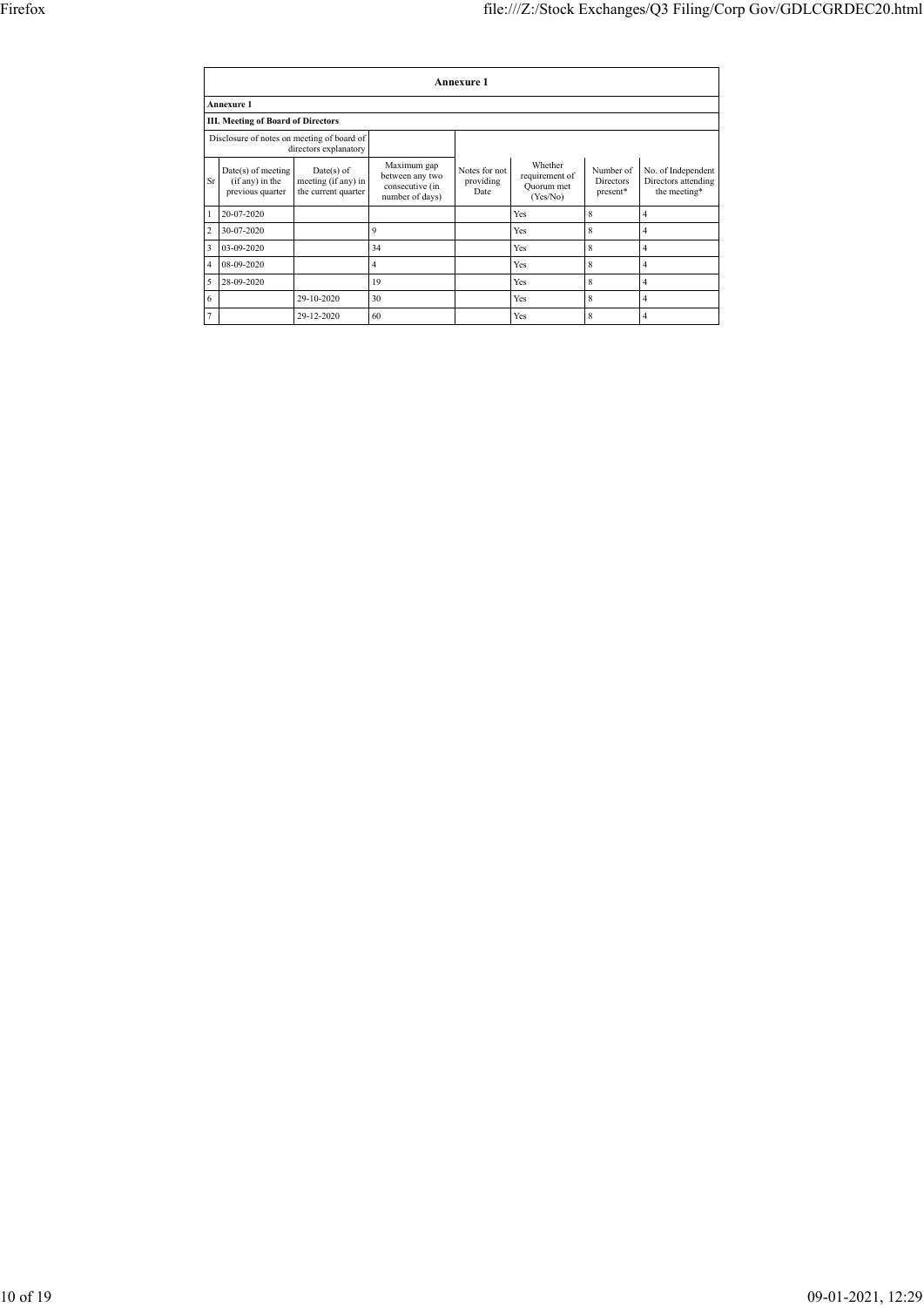|                         |                                                  |                                                                                                             |                                                                      | <b>Annexure 1</b>             |                                       |                                                          |                                           |                                                                        |
|-------------------------|--------------------------------------------------|-------------------------------------------------------------------------------------------------------------|----------------------------------------------------------------------|-------------------------------|---------------------------------------|----------------------------------------------------------|-------------------------------------------|------------------------------------------------------------------------|
|                         | <b>IV. Meeting of Committees</b>                 |                                                                                                             |                                                                      |                               |                                       |                                                          |                                           |                                                                        |
|                         |                                                  |                                                                                                             |                                                                      |                               |                                       | Disclosure of notes on meeting of committees explanatory |                                           |                                                                        |
| Sr                      | Name of<br>Committee                             | Date(s) of meeting<br>(Enter dates of<br>Previous quarter and<br>Current quarter in<br>chronological order) | Maximum gap<br>between any two<br>consecutive (in<br>number of days) | Name of<br>other<br>committee | Reson for<br>not<br>providing<br>date | Whether<br>requirement of<br>Ouorum met<br>(Yes/No)      | Number of<br><b>Directors</b><br>present* | No. of<br>Independent<br><b>Directors</b><br>attending the<br>meeting* |
|                         | Audit<br>Committee                               | 30-07-2020                                                                                                  |                                                                      |                               |                                       | Yes                                                      | 4                                         | 3                                                                      |
| $\overline{2}$          | Audit<br>Committee                               | 03-09-2020                                                                                                  | 34                                                                   |                               |                                       | Yes                                                      | $\overline{4}$                            | 3                                                                      |
| $\overline{\mathbf{3}}$ | Audit<br>Committee                               | 28-09-2020                                                                                                  | 24                                                                   |                               |                                       | Yes                                                      | $\overline{4}$                            | 3                                                                      |
| 4                       | Audit<br>Committee                               | 29-10-2020                                                                                                  | 30                                                                   |                               |                                       | Yes                                                      | $\overline{4}$                            | 3                                                                      |
| 5                       | <b>Stakeholders</b><br>Relationship<br>Committee | 30-07-2020                                                                                                  |                                                                      |                               |                                       | Yes                                                      | 4                                         | 3                                                                      |
| 6                       | <b>Stakeholders</b><br>Relationship<br>Committee | 29-10-2020                                                                                                  | 90                                                                   |                               |                                       | Yes                                                      | $\overline{4}$                            | 3                                                                      |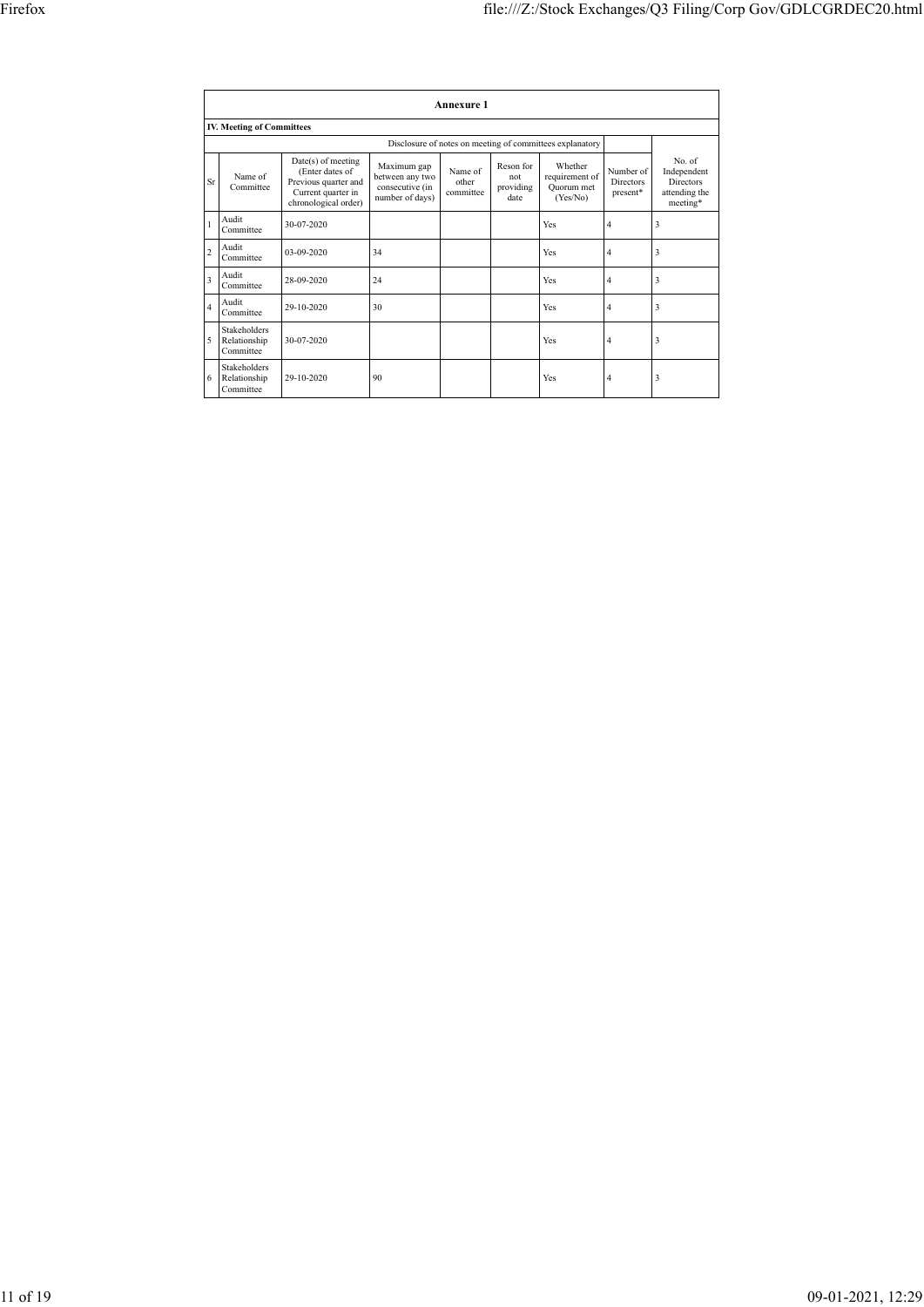|                | <b>Annexure 1</b>                               |                                                                                                             |                                                                      |                               |                                       |                                                     |                                           |                                                                        |  |  |  |  |
|----------------|-------------------------------------------------|-------------------------------------------------------------------------------------------------------------|----------------------------------------------------------------------|-------------------------------|---------------------------------------|-----------------------------------------------------|-------------------------------------------|------------------------------------------------------------------------|--|--|--|--|
|                | <b>IV. Meeting of Committees</b>                |                                                                                                             |                                                                      |                               |                                       |                                                     |                                           |                                                                        |  |  |  |  |
| Sr             | Name of<br>Committee                            | Date(s) of meeting<br>(Enter dates of<br>Previous quarter and<br>Current quarter in<br>chronological order) | Maximum gap<br>between any two<br>consecutive (in<br>number of days) | Name of<br>other<br>committee | Reson for<br>not<br>providing<br>date | Whether<br>requirement of<br>Quorum met<br>(Yes/No) | Number of<br><b>Directors</b><br>present* | No. of<br>Independent<br><b>Directors</b><br>attending the<br>meeting* |  |  |  |  |
| $\overline{7}$ | Nomination and<br>remuneration<br>committee     | 03-09-2020                                                                                                  |                                                                      |                               |                                       | Yes                                                 | 4                                         | 3                                                                      |  |  |  |  |
| 8              | Nomination and<br>remuneration<br>committee     | 28-09-2020                                                                                                  | 24                                                                   |                               |                                       | Yes                                                 | 4                                         | 3                                                                      |  |  |  |  |
| 9              | Corporate Social<br>Responsibility<br>Committee | 29-10-2020                                                                                                  |                                                                      |                               |                                       | Yes                                                 | 3                                         | 3                                                                      |  |  |  |  |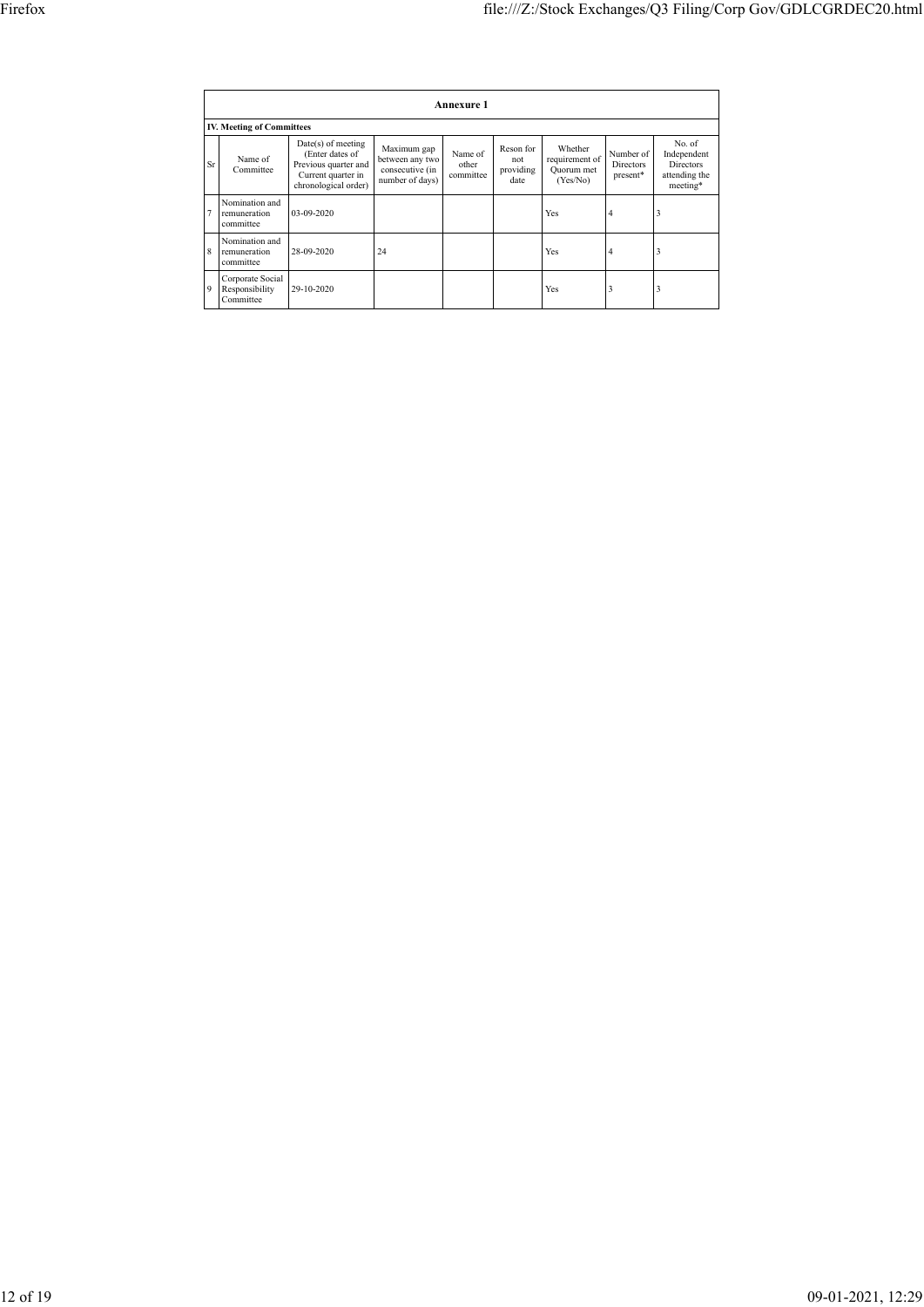|                               | Annexure 1                                                                                                |                                  |                                                                    |  |  |
|-------------------------------|-----------------------------------------------------------------------------------------------------------|----------------------------------|--------------------------------------------------------------------|--|--|
| V. Related Party Transactions |                                                                                                           |                                  |                                                                    |  |  |
| Sr                            | Subject                                                                                                   | Compliance status<br>(Yes/No/NA) | If status is "No" details of non-<br>compliance may be given here. |  |  |
|                               | Whether prior approval of audit committee obtained                                                        | Yes                              |                                                                    |  |  |
|                               | Whether shareholder approval obtained for material RPT                                                    | <b>NA</b>                        |                                                                    |  |  |
|                               | Whether details of RPT entered into pursuant to omnibus<br>approval have been reviewed by Audit Committee | Yes                              |                                                                    |  |  |
|                               | Disclosure of notes on related party transactions                                                         | Textual Information(1)           |                                                                    |  |  |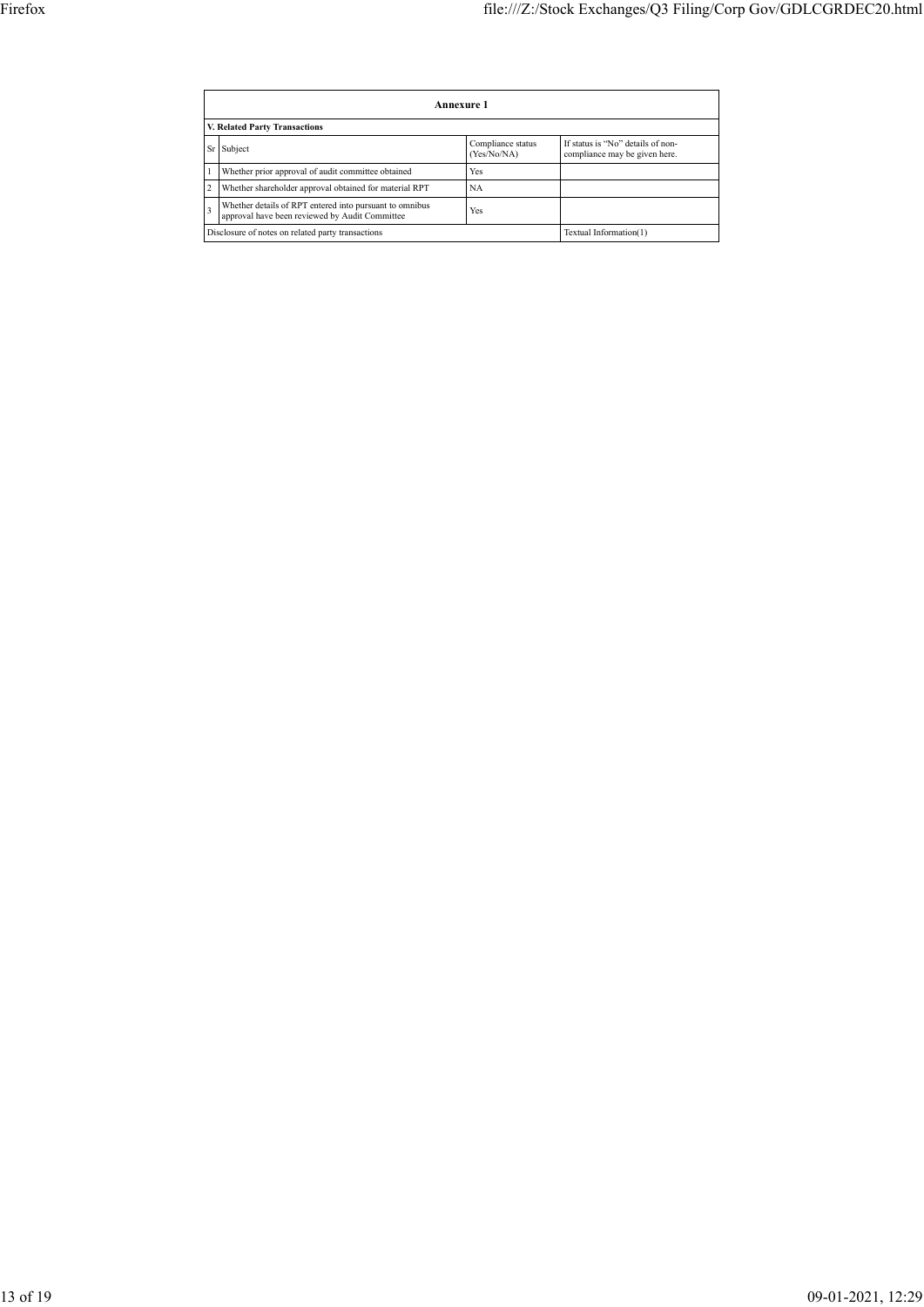|                        | <b>Text Block</b>                                                                                                                                                                  |  |  |
|------------------------|------------------------------------------------------------------------------------------------------------------------------------------------------------------------------------|--|--|
| Textual Information(1) | For FY 2020-21, as approved by the Audit Committee and the Board of Directors, the value of related<br>party transactions for the period till 31 December 2020 is Rs 11.14 Crores. |  |  |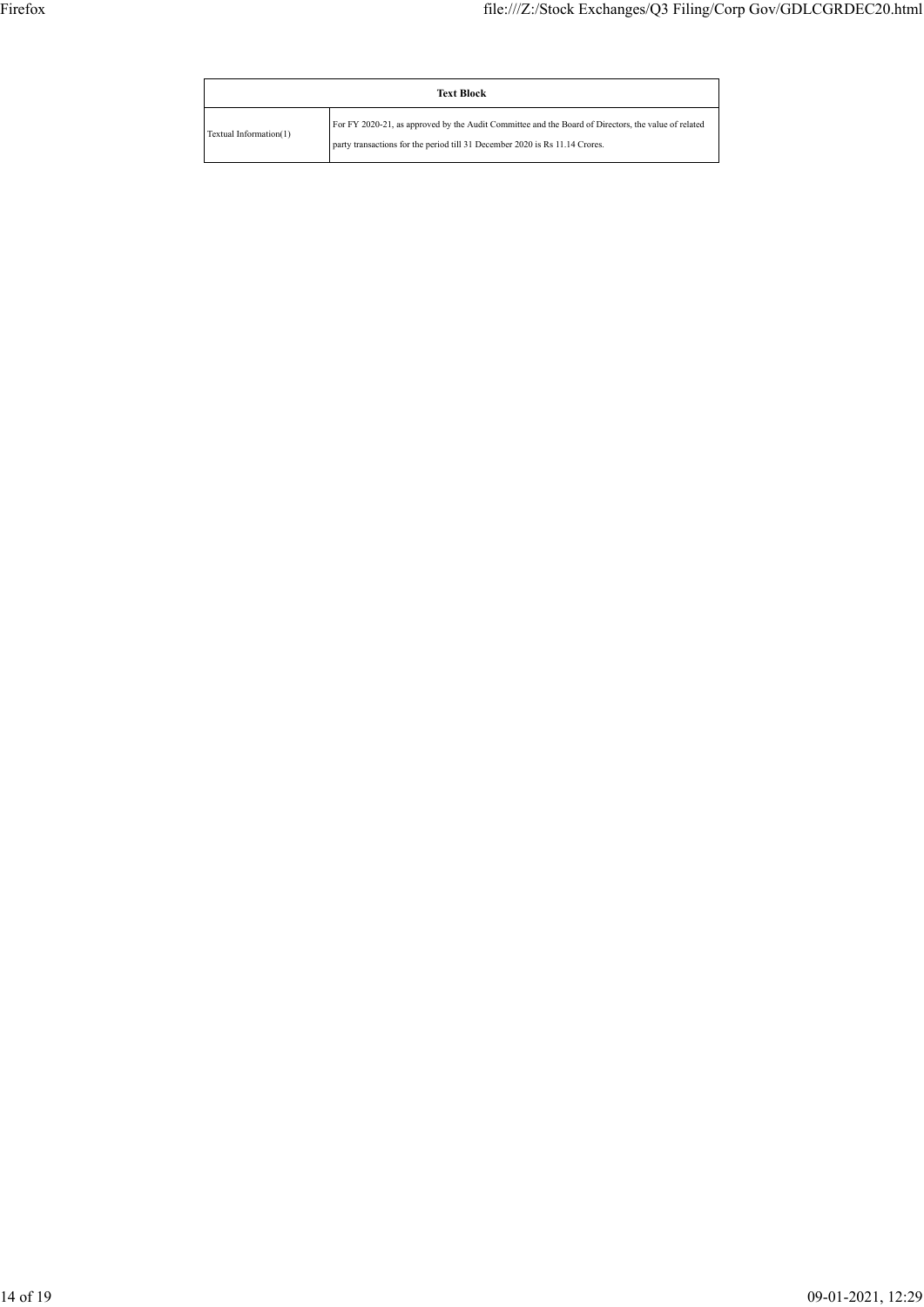|                         | <b>Annexure 1</b>                                                                                                                                                                                               |                               |  |  |  |  |
|-------------------------|-----------------------------------------------------------------------------------------------------------------------------------------------------------------------------------------------------------------|-------------------------------|--|--|--|--|
|                         | <b>VI.</b> Affirmations                                                                                                                                                                                         |                               |  |  |  |  |
| Sr                      | Subject                                                                                                                                                                                                         | Compliance status<br>(Yes/No) |  |  |  |  |
|                         | The composition of Board of Directors is in terms of SEBI (Listing obligations and disclosure requirements)<br>Regulations, 2015                                                                                | Yes                           |  |  |  |  |
| $\overline{c}$          | The composition of the following committees is in terms of SEBI(Listing obligations and disclosure<br>requirements) Regulations, 2015 a. Audit Committee                                                        | Yes                           |  |  |  |  |
| $\overline{\mathbf{3}}$ | The composition of the following committees is in terms of SEBI(Listing obligations and disclosure<br>requirements) Regulations, 2015. b. Nomination & remuneration committee                                   |                               |  |  |  |  |
| $\overline{4}$          | The composition of the following committees is in terms of SEBI(Listing obligations and disclosure<br>requirements) Regulations, 2015. c. Stakeholders relationship committee                                   | Yes                           |  |  |  |  |
| 5                       | The composition of the following committees is in terms of SEBI(Listing obligations and disclosure<br>requirements) Regulations, 2015. d. Risk management committee (applicable to the top 500 listed entities) | <b>NA</b>                     |  |  |  |  |
| 6                       | The committee members have been made aware of their powers, role and responsibilities as specified in SEBI<br>(Listing obligations and disclosure requirements) Regulations, 2015.                              | Yes                           |  |  |  |  |
| a                       | The meetings of the board of directors and the above committees have been conducted in the manner as specified<br>in SEBI (Listing obligations and disclosure requirements) Regulations, 2015.                  |                               |  |  |  |  |
| 8                       | This report and/or the report submitted in the previous quarter has been placed before Board of Directors.                                                                                                      | Yes                           |  |  |  |  |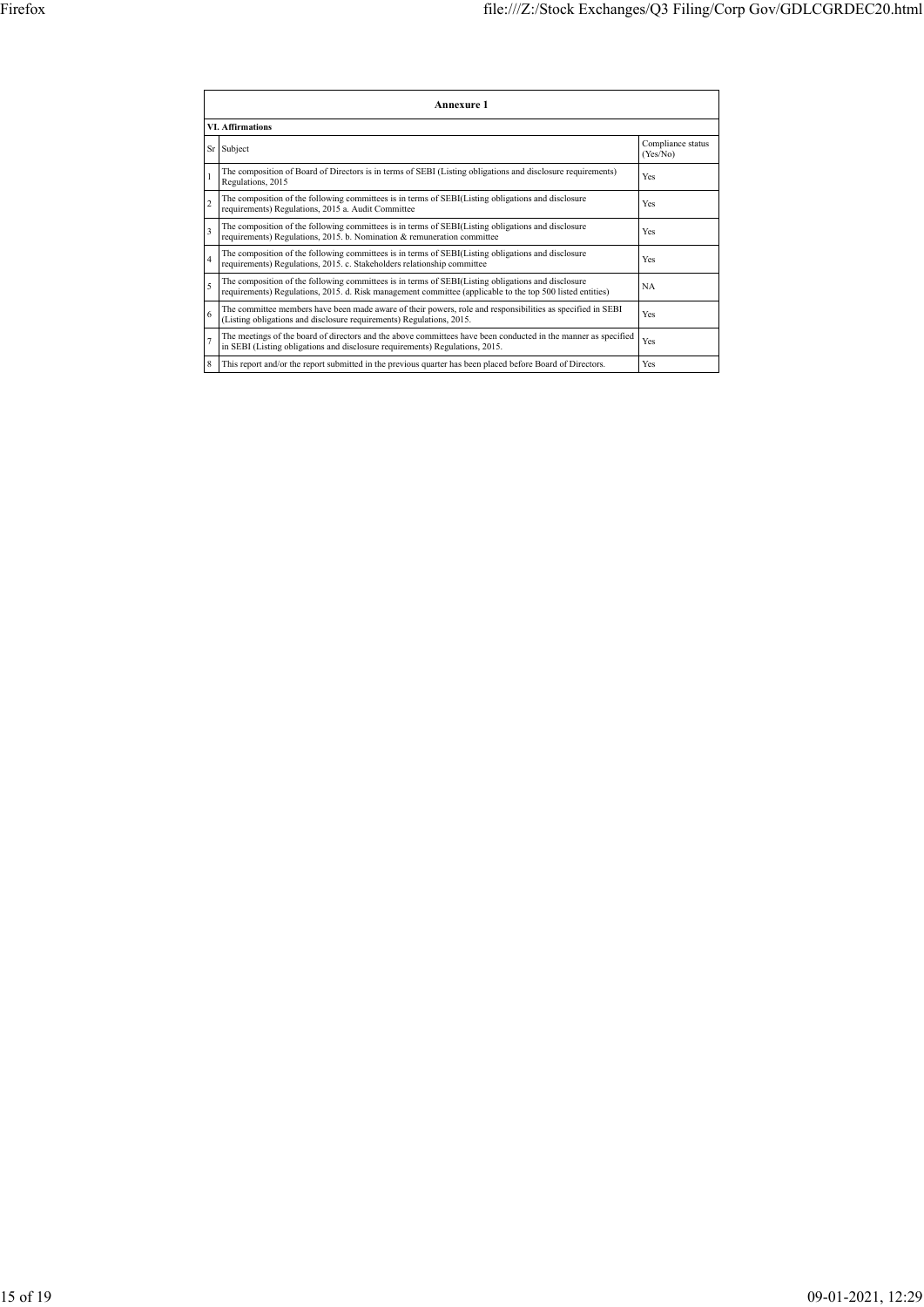|           | <b>Annexure 1</b> |                                          |  |
|-----------|-------------------|------------------------------------------|--|
| <b>Sr</b> | Subject           | Compliance status                        |  |
|           | Name of signatory | VEENA NAIR                               |  |
|           | Designation       | Company Secretary and Compliance Officer |  |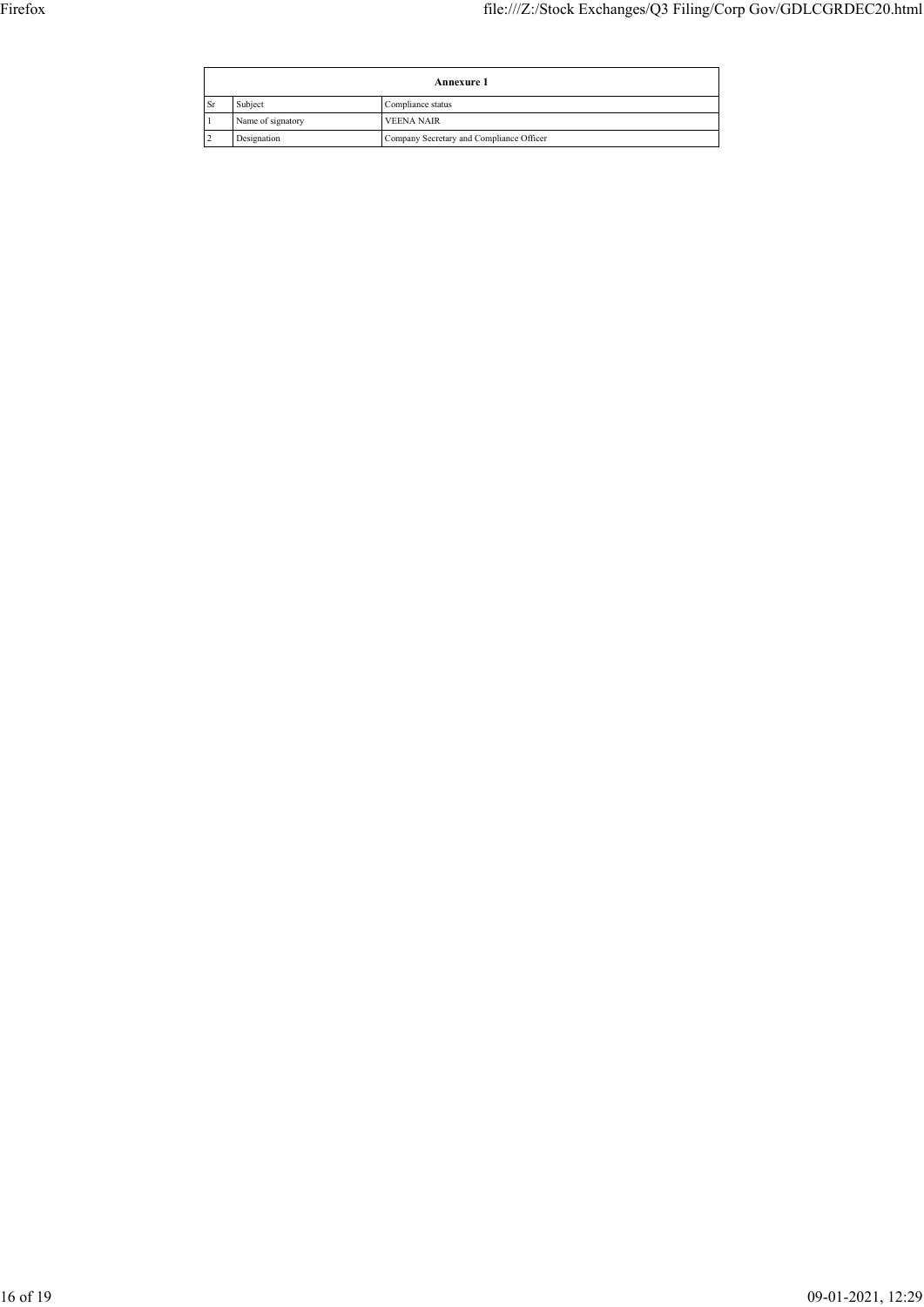**Text Block**